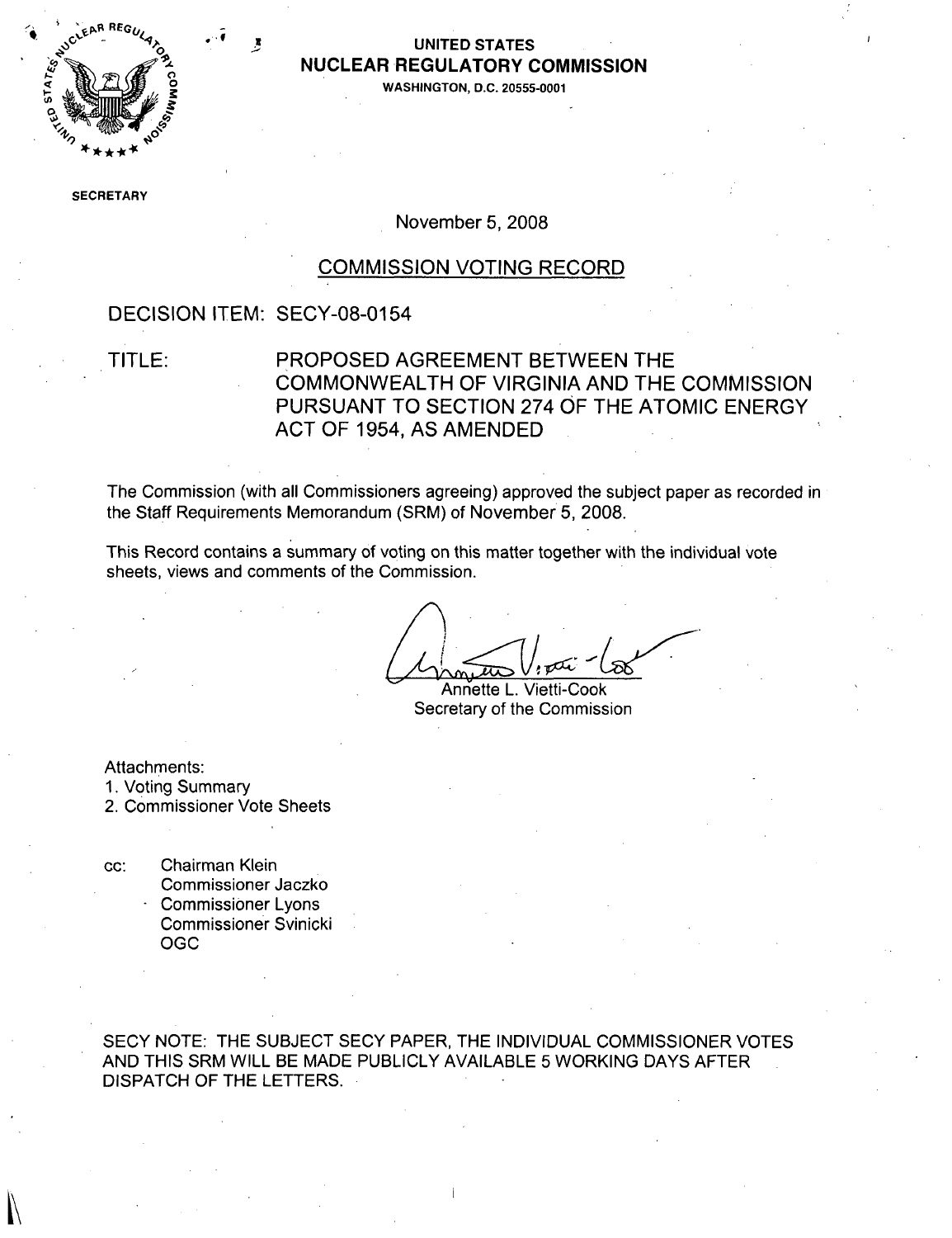## VOTING SUMMARY - SECY-08-0154

### RECORDED VOTES

|                       | <b>NOT</b><br>APRVD DISAPRVD ABSTAIN PARTICIP COMMENTS<br>DATE |   |          |
|-----------------------|----------------------------------------------------------------|---|----------|
| CHRM. KLEIN           | Х                                                              | X | 10/24/08 |
| COMR. JACZKO          | X                                                              |   | 10/27/08 |
| <b>COMR. LYONS</b>    |                                                                |   | 10/23/08 |
| <b>COMR. SVINICKI</b> |                                                                |   | 10/27/08 |

### COMMENT RESOLUTION

In their vote sheets, all Commissioners approved the staff's recommendation and provided some additional comments. Subsequently, the comments of the Commission were incorporated into the guidance to staff as reflected in the SRM issued on November 5, 2008.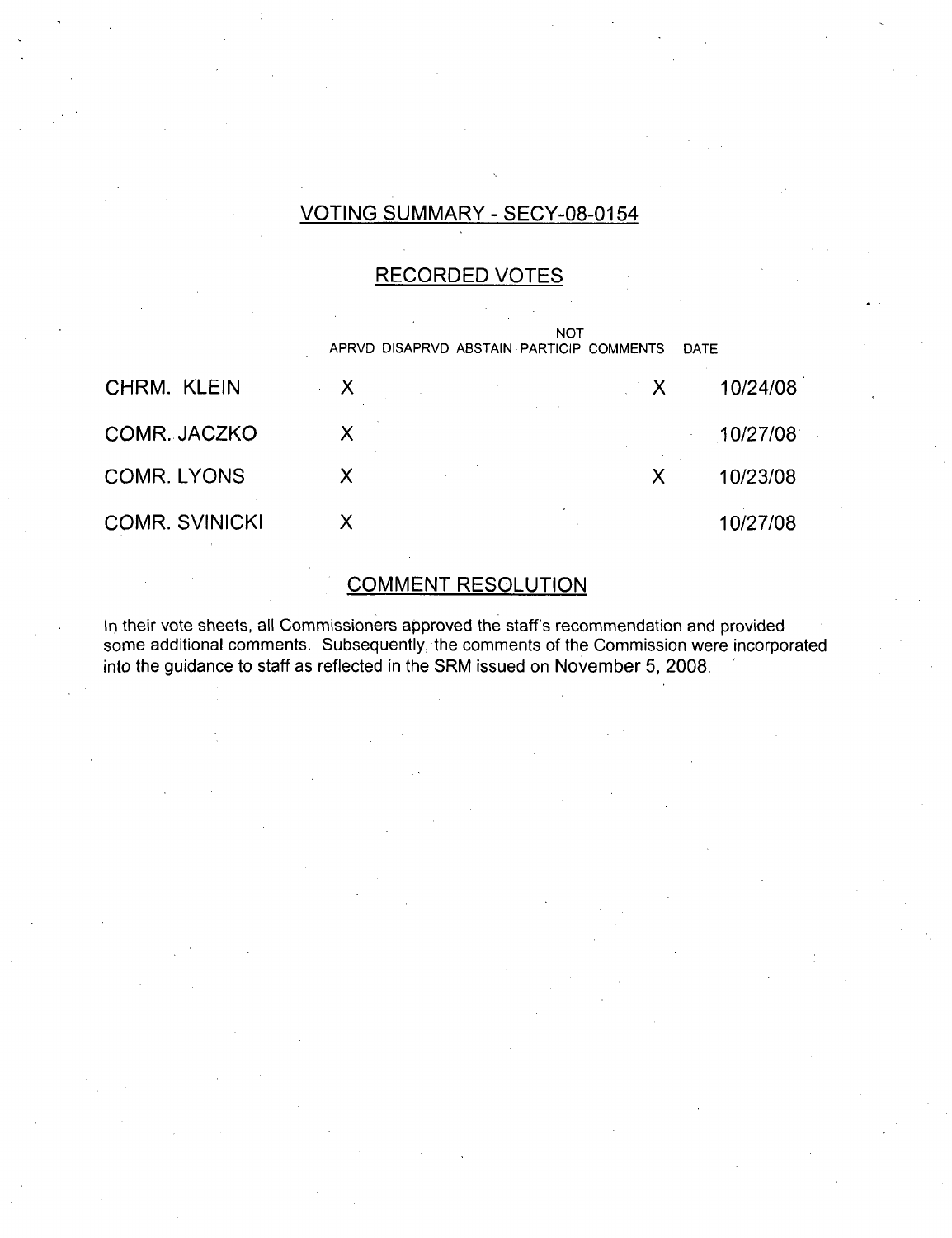## RESPONSE SHEET

| TO:                      | <b>Annette Vietti-Cook, Secretary</b>                                                                                                                                                 |  |  |
|--------------------------|---------------------------------------------------------------------------------------------------------------------------------------------------------------------------------------|--|--|
| <b>FROM:</b>             | <b>Chairman Klein</b>                                                                                                                                                                 |  |  |
| <b>SUBJECT:</b>          | SECY-08-0154 - PROPOSED AGREEMENT BETWEEN<br>THE COMMONWEALTH OF VIRGINIA AND THE<br><b>COMMISSION PURSUANT TO SECTION 274 OF THE</b><br><b>ATOMIC ENERGY ACT OF 1954, AS AMENDED</b> |  |  |
| Approved $X_{\cdots}$    | Disapproved Abstain                                                                                                                                                                   |  |  |
| <b>Not Participating</b> |                                                                                                                                                                                       |  |  |
| <b>COMMENTS:</b>         | <b>Below X Attached</b><br><b>None</b>                                                                                                                                                |  |  |

I join Commissioner Lyons in commending the NRC and Commonwealth of Virginia staffs for their diligent efforts to move this Agreement toward completion, and I look forward to Virginia becoming the thirty sixth Agreement State.

**SIGNATURE** 

**10/-** *71* /2008 DATE

Entered on "STARS" Yes **X**No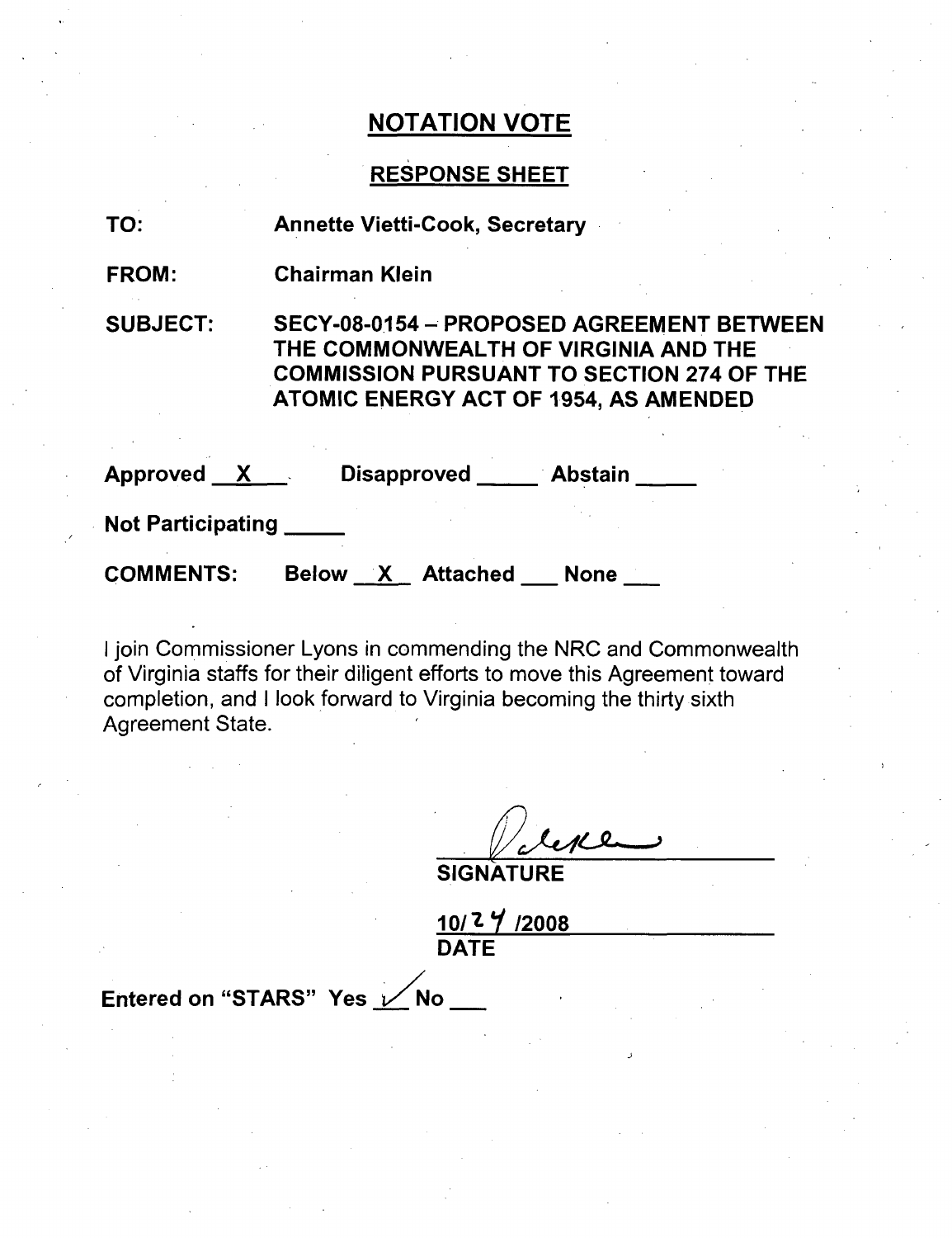# RESPONSE SHEET

| TO:                      | <b>Annette Vietti-Cook, Secretary</b>                                                                                                                                                 |  |  |  |
|--------------------------|---------------------------------------------------------------------------------------------------------------------------------------------------------------------------------------|--|--|--|
| <b>FROM:</b>             | <b>COMMISSIONER JACZKO</b>                                                                                                                                                            |  |  |  |
| <b>SUBJECT:</b>          | SECY-08-0154 - PROPOSED AGREEMENT BETWEEN<br>THE COMMONWEALTH OF VIRGINIA AND THE<br><b>COMMISSION PURSUANT TO SECTION 274 OF THE</b><br><b>ATOMIC ENERGY ACT OF 1954, AS AMENDED</b> |  |  |  |
| Approved __              | Disapproved _____ Abstain                                                                                                                                                             |  |  |  |
| <b>Not Participating</b> |                                                                                                                                                                                       |  |  |  |
| <b>COMMENTS:</b>         | Below Attached Mone                                                                                                                                                                   |  |  |  |
|                          | Concur with Cunnessmer Lyn Cunnent                                                                                                                                                    |  |  |  |
|                          |                                                                                                                                                                                       |  |  |  |
|                          |                                                                                                                                                                                       |  |  |  |
| <b>SIGNATURE</b>         |                                                                                                                                                                                       |  |  |  |
|                          | $ $ ন $ $ $7$ ম $ $ ১র্                                                                                                                                                               |  |  |  |

DATE

Entered on "STARS" Yes \_\_ No \_\_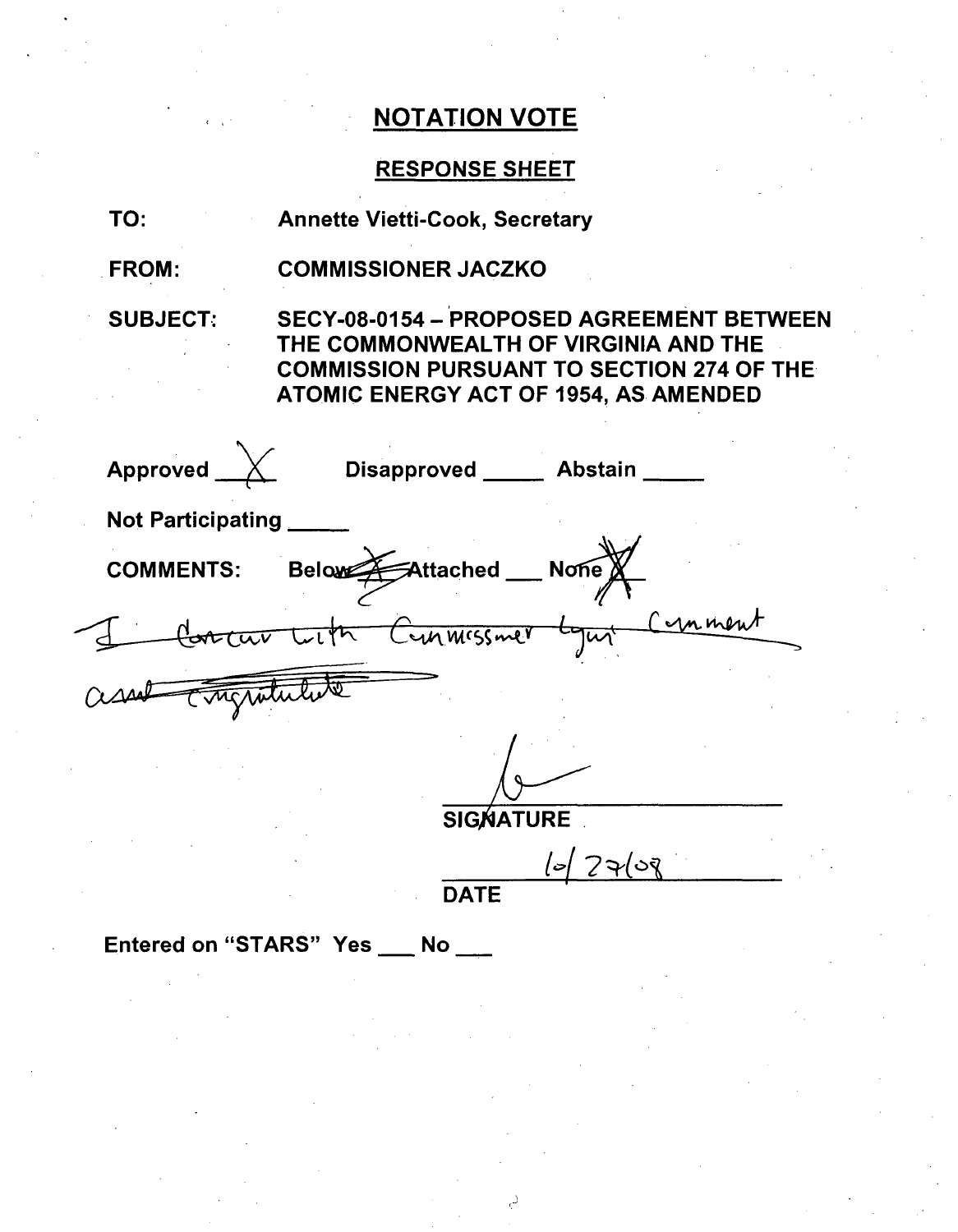### RESPONSE SHEET

TO: Annette Vietti-Cook, Secretary

FROM: Commissioner Lyons

SUBJECT: SECY-08-0154 - PROPOSED AGREEMENT BETWEEN THE COMMONWEALTH OF VIRGINIA AND THE COMMISSION PURSUANT TO SECTION 274 OF THE ATOMIC ENERGY ACT OF 1954, AS AMENDED

| Approved                 | Disapproved | Abstair |
|--------------------------|-------------|---------|
| <b>Not Participating</b> |             |         |

COMMENTS: Below Attached X None

**SIGNATURE**

 $10/23/08$ **DATE** 

Entered on "STARS" Yes X No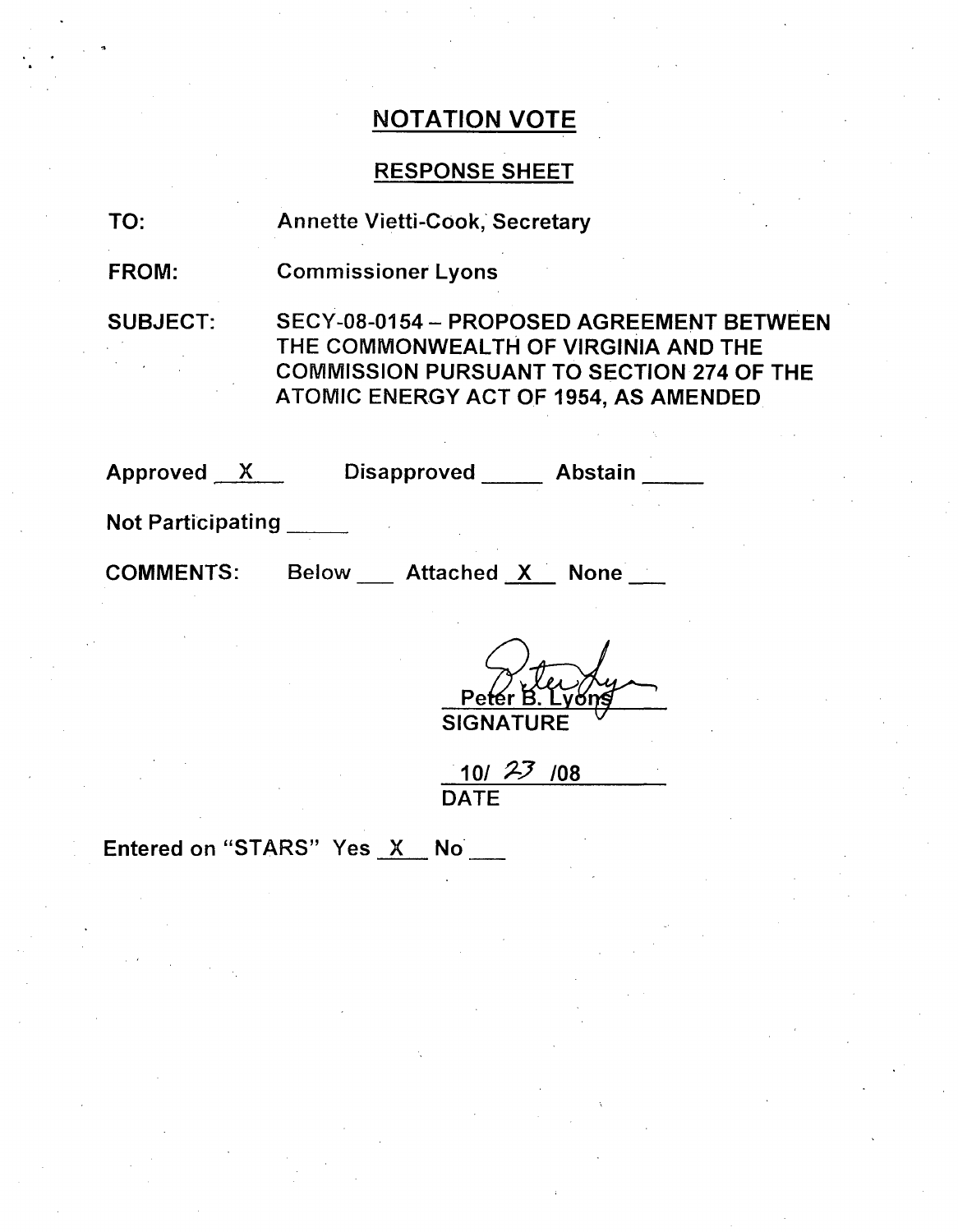#### Commissioner Lyons' Comments on **SECY-08-0154**

I approve the staff recommendation to publish the proposed agreement with the Commonwealth of Virginia (Virginia) in the Federal Register once a week for four consecutive weeks. The Federal Register notice should clearly specify the activities that Virginia is requesting authority to regulate and those activities it is not requesting authority to regulate. I have attached editorial comments on the Federal Reqister notice, proposed Agreement between Virginia and the NRC and on the draft of the NRC staff assessment of Virginia's regulatory program.

The Commission paper reflects only a small portion of the tremendous effort that has gone into developing the proposed Agreement. Both NRC and Virginia staff should be commended for their efforts.

 $\overline{10}$ Peter B. Lyons Date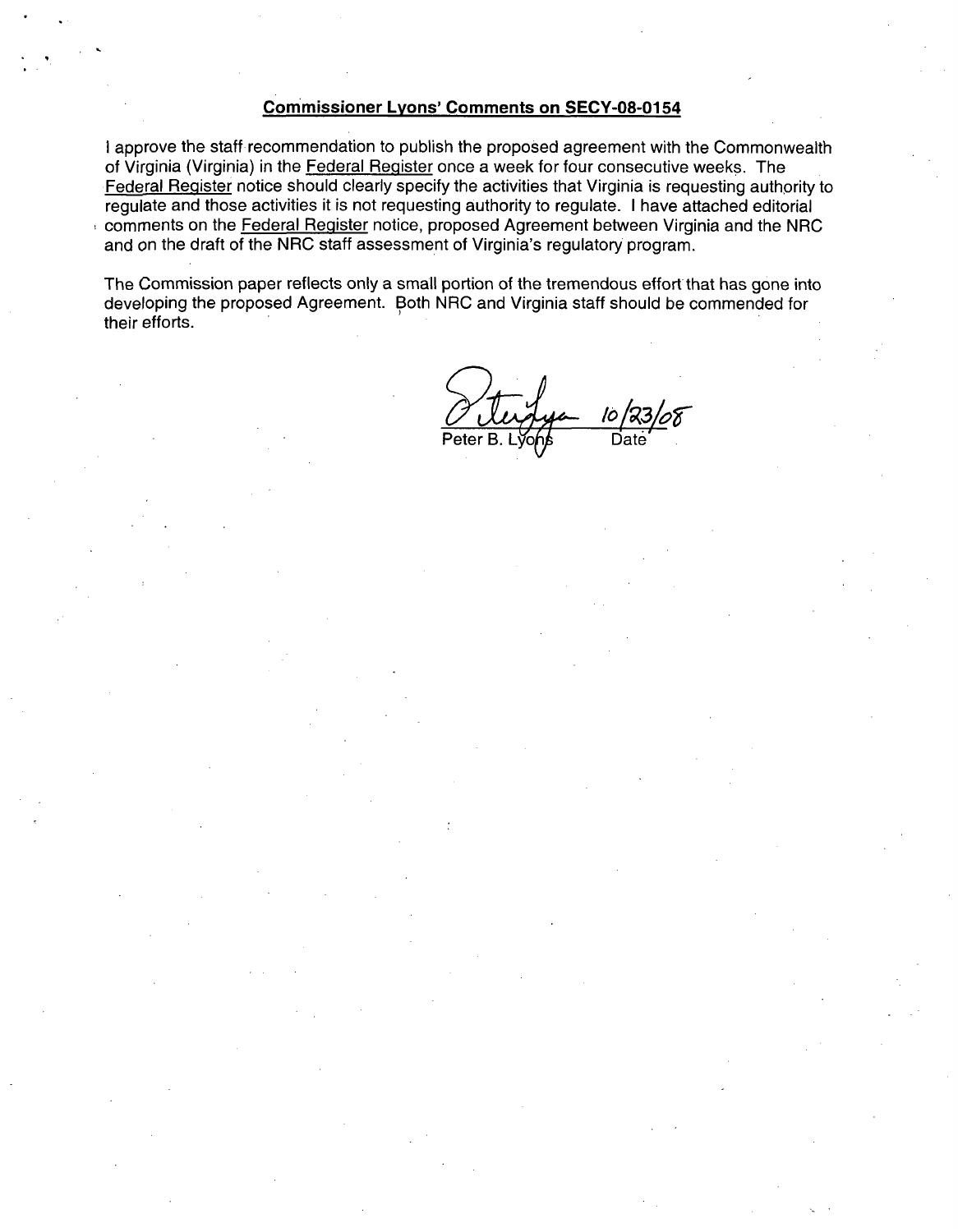Comments to Appendix A of the Agreement

Only the affected section is provided.

#### ARTICLE II

- 7. The regulation of the land disposal of byproduct, source, or special nuclear material waste received from other persons
- 8. The regulation of the extraction or concentration of source material from any ore processed primarily for its source material content.
- 9. The transfer of possession or control by the manufacturer, processor or producer of any product containing source material of byproduct material whose subsequent possession use, transfer and disposal by all other persons are exempt from the licensing and regulatory requirements of the Commission under 10 CFR Parts 30 and 40.

#### ARTICLE **III**

With the exception of those activities identified in Article II.A. (delete)1 through 4, this Agreement may be amended, upon application by the Commonwealth and approval by the Commission, to include one or more of the additional activities specified in Article II, whereby the Commonwealth may then exert regulatory authority and responsibility with respect to those activities.

G:\Votes\SECY\2008\SECY-08-0154 Virginia as an Agreement State comment pages.doc3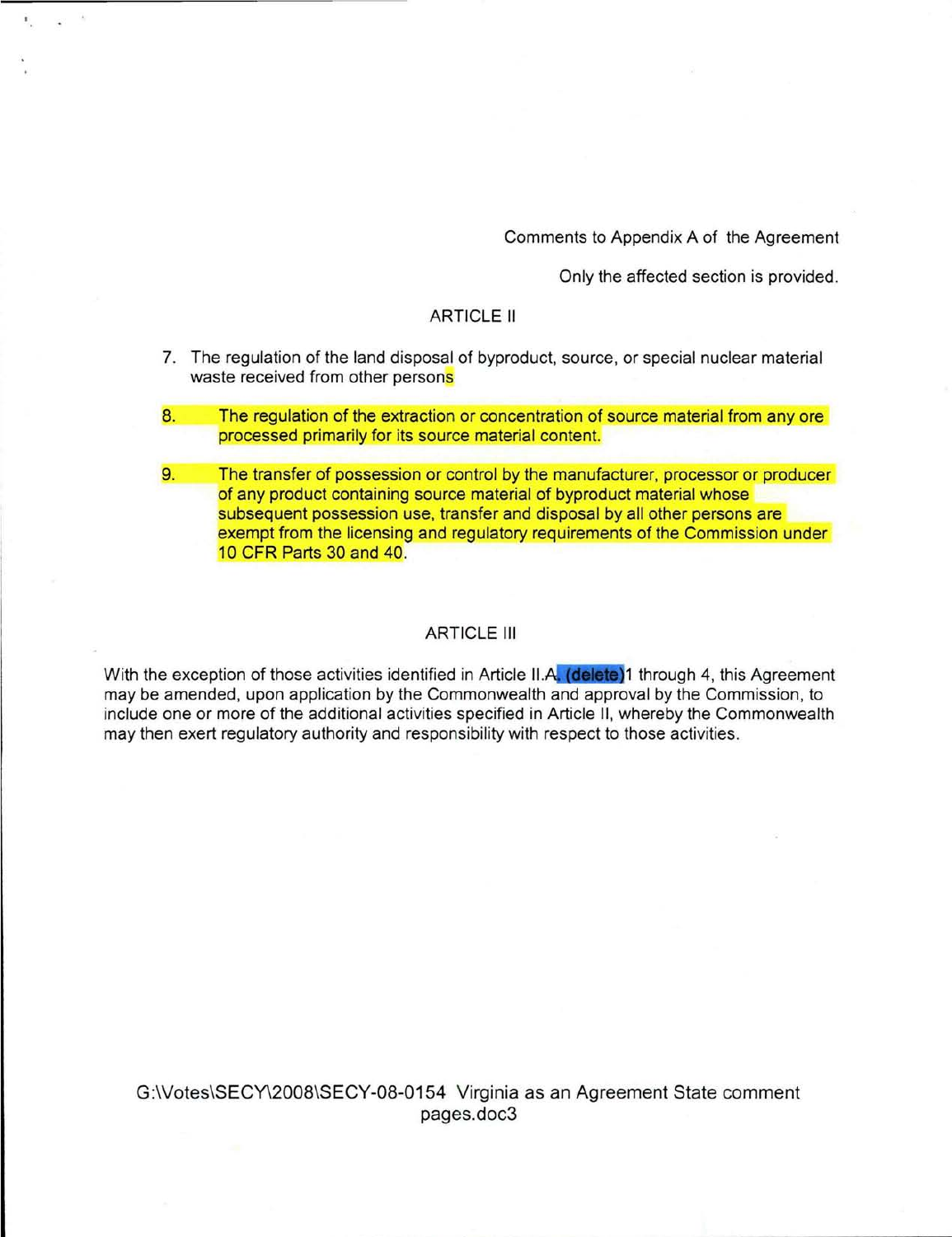Comments on the DRAFT ASSESSMENT Only affected items included

4. Total Occupational Radiation Exposure. The regulatory authority shall consider the total occupational radiation exposure of individuals, including that from sources which are not regulated by it.

The NRC staff review verified that the Commonwealth has adopted regulations compatible with the NRC regulations in 10 CFR Part 20, including Subpart C, the occupational dose limits and Subpart D, the dose limits to individual members of the public. Commonwealth licensees are required to consider the radiation doses to individuals from all sources of radiation, except background radiation and radiation from medical procedures. Like NRC licensees, Commonwealth licensees are required to consider the radiation dose whether the sources are licensed or unlicensed in thepossession of a licensee or not.

The staff concludes that this criterion is satisfied.

References: Letter dated June 12, 2008, from Governor Kaine to Chairman Klein, request for an Agreement, and additional related correspondence between the NRC and the State (ADAMS: ML081720184, ML081760524, ML081760523, ML081760623, ML081760624 and ML082470314). Commonwealth Regulations 12 VAC 5-481.

13. Prior Evaluation of Hazards and Uses, Exceptions. In the present state of knowledge, it is necessary in regulating the possession and use of byproduct, source and special nuclear materials that the State regulatory authority require the submission of information on, and evaluation of, the potential hazards, and the capability of the user or possessor prior to his receipt of materials. This criterion is subject to certain exceptions and to continuing reappraisal as knowledge and experience in the atomic energy field increase. Frequently there are, and increasingly in the future there may be, categories of materials and uses as to which there is sufficient knowledge to permit possession and use without prior evaluation of the hazards and the capability of the processor and user. These categories fall into two groups: those materials and uses which may be completely exempt from regulatory controls, and those materials and uses in which sanctions for misuse are maintained without pre-evaluation of the individual possession or use. In authorizing research and development or other activities involving multiple uses of radioactive materials, where an institution has people with extensive training and experience, the State regulatory authority may wish to provide a means for authorizing broad use of materials without evaluating specific use.

The Commonwealth has adopted regulations containing regulatory requirements for applying for and issuing licenses, which are compatible with NRC's regulations.

The NRC staff review confirmed that the Commonwealth's regulations provide that a licenseauthorizing the distribution of agreement materials that will subsequently be exempt fromregulatory control may only be issued by the NRC. The NRC staff review confirmed that the Commonwealth's regulations provide that only NRC may issue a license authorizing the distribution of agreement materials that will subsequently be exempt from regulatory control.

Enclosure 3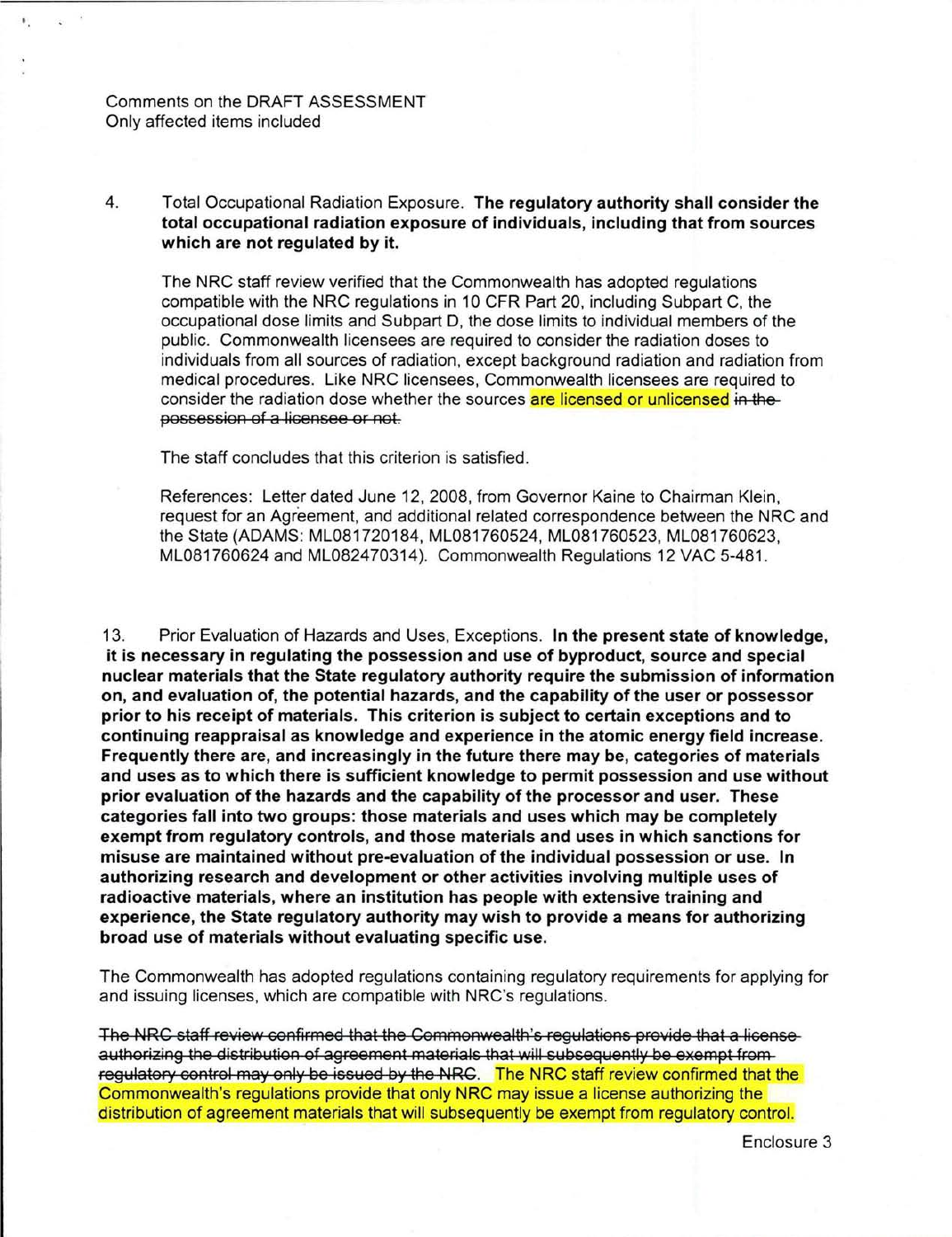Since Criterion 13 was adopted, the Commission has determined that the regulatory authority to conduct safety evaluations of sealed sources and devices may be retained by the NRC, unless the State requests assumption of the authority and has in place an adequate and compatible program to implement the authority. The Commonwealth has decided not to seek authority for evaluation of sealed sources and devices.

The staff concludes that this criterion is satisfied.

References: Letter dated June 12, 2008, from Governor Kaine to Chairman Klein, request for an Agreement, and additional related correspondence between the NRC and the State (ADAMS: ML081720184, ML081760524, ML081760523, ML081760623, ML081760624 and ML082470314). Commonwealth Regulations 12 VAC 5-481.

#### Enclosure 3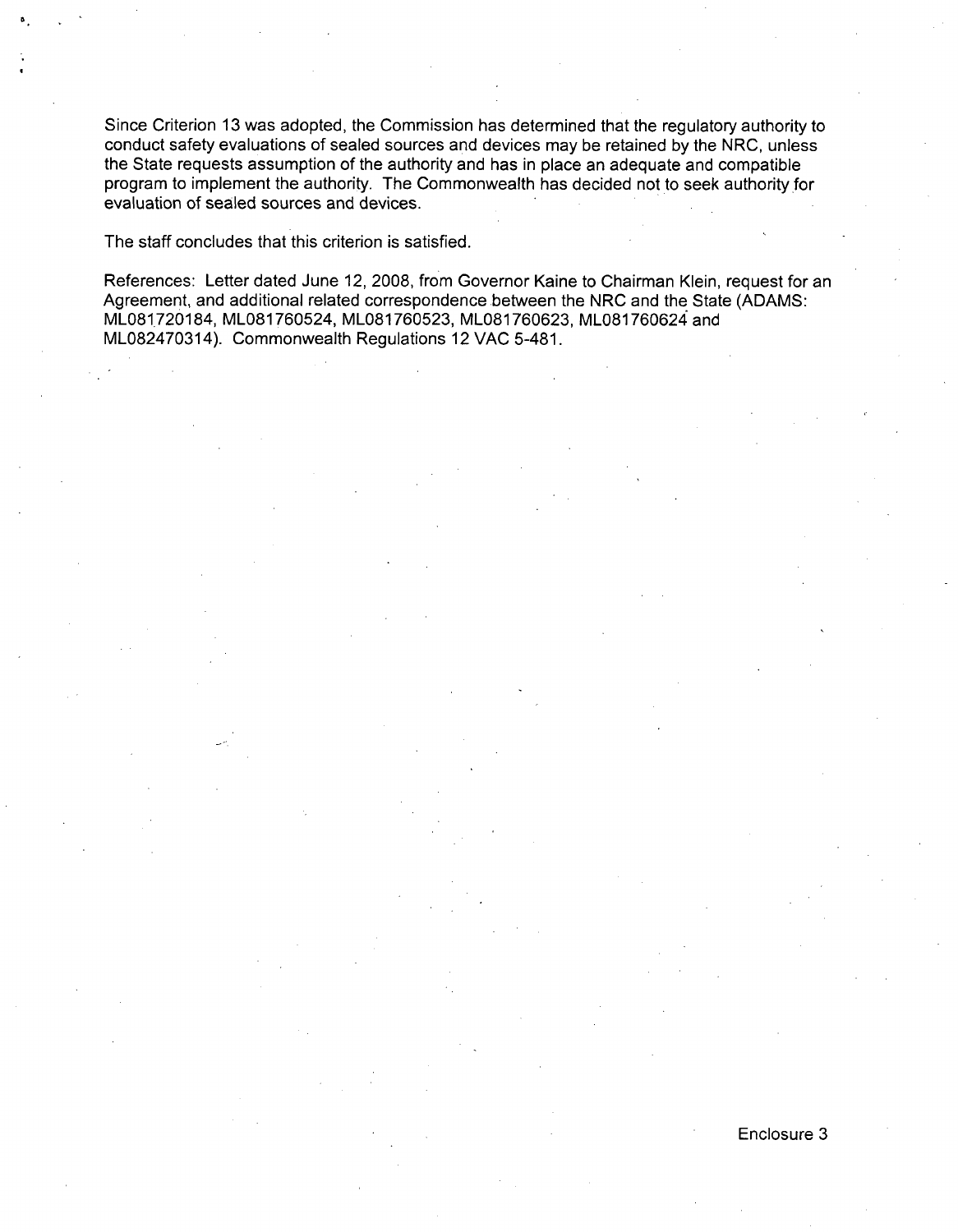Comments on the Federal register Only affected items included

#### [7590-01-P]

#### NUCLEAR REGULATORY COMMISSION

Commonwealth of Virginia: NRC Staff Assessment of a Proposed Agreement Between the Nuclear Regulatory Commission and the Commonwealth of Virginia

AGENCY: Nuclear Regulatory Commission.

ACTION: Notice of a proposed Agreement with the Commonwealth of Virginia.

SUMMARY: By letter dated June 12, 2008, Governor Timothy M. Kaine of Virginia requested that the U. S. Nuclear Regulatory Commission (NRC or Commission) enter into an Agreement with the Commonwealth of Virginia (Commonwealth or Virginia) as authorized by Section 274 of the Atomic Energy Act of 1954, as amended (Act).

Under the proposed Agreement, the Commission would give **up** relinquish, and the Commonwealth would **assume** take over, portions of the Commission's regulatory authority exercised within the Commonwealth. As required by the Act, the NRC is publishing the proposed Agreement for public comment. The NRC is also publishing the summary of an assessment by the NRC staff of the Commonwealth's regulatory program. Comments are requested on the proposed Agreement, especially its effect on public health and safety. Comments are also requested on the NRC staff assessment, the adequacy of the Commonwealth's program, and the Commonwealth's program staff, as discussed in this notice.

The proposed Agreement would release (exempt) persons who possess or use certain radioactive materials in the Commonwealth from portions of the Commission's regulatory authority. The Act requires that the NRC publish those exemptions. Notice is hereby given that

Enclosure 3